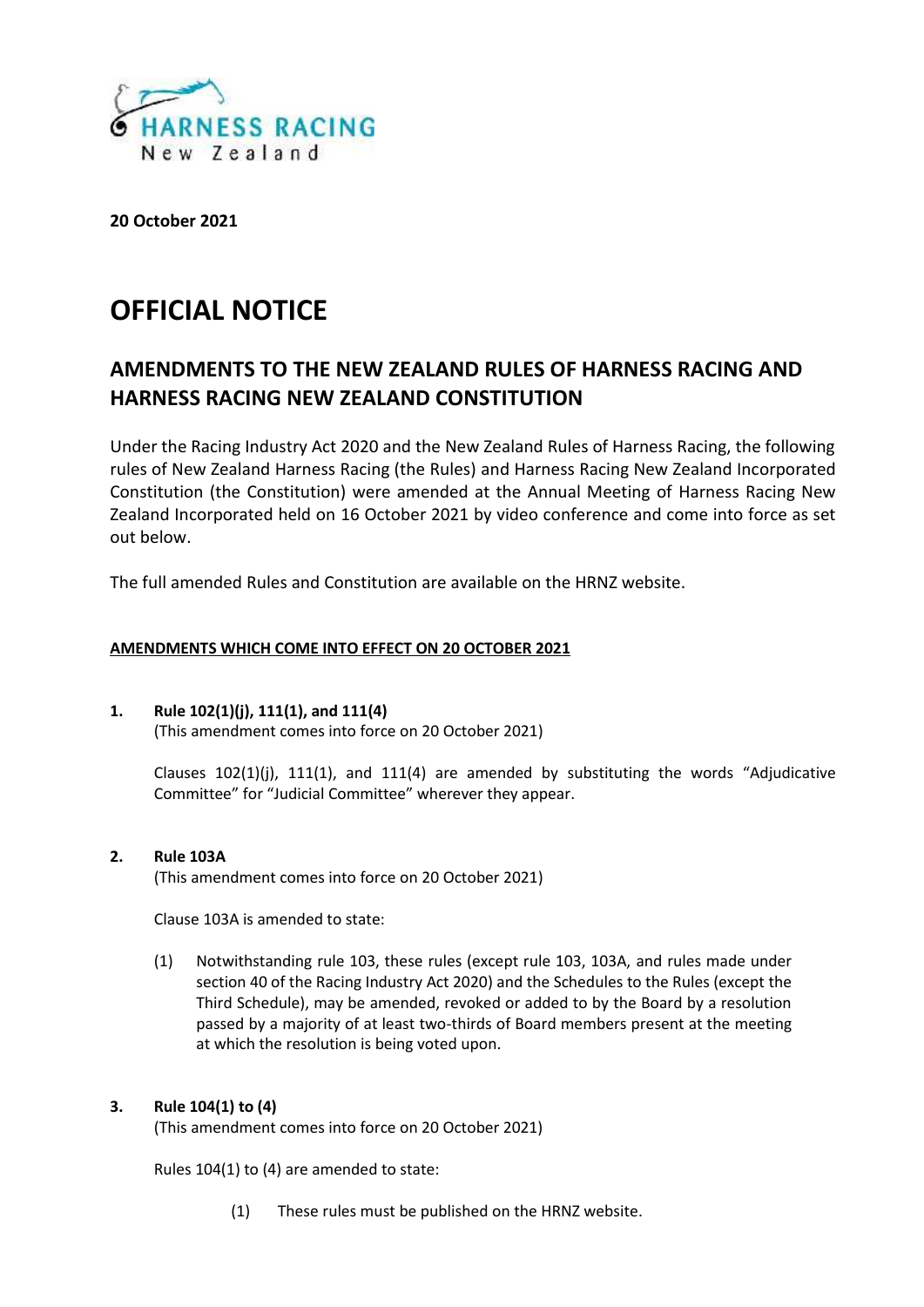- (2) Every publication shall until the contrary is proved be recognised as authentic.
- (3) Each publication may be prepared by way of consolidation of these Rules and for that purpose the Chief Executive may (subject to any direction of the Board):
	- (a) Re-number the rules, sub-rules and paragraphs of any rule so far as may be necessary by following any amendment to the rules.
	- (b) Correct any typographical error or slip that had occurred in amending the rules.
- (4) The Chief Executive may (subject to any direction of the Board) correct any error which occurs in any consolidation or re-numbering of these rules.

#### **4. Rule 105 and clause 2.1 of the Constitution**

(This amendment comes into force on 20 October 2021)

The definition of totalisator club in rule 105 and clause 2.1 of the Constitution is amended (with appropriate formatting) to state:

**TOTALISATOR CLUB** means a Club for the time being holding a betting licence issued under section 68 of the Racing Industry Act 2020 and registered under these Rules but does not include a club that only conducts an equalisator race meeting.

#### **5. Rule 105**

(This amendment comes into force on 20 October 2021)

a. The definition of driver is deleted.

#### **6. Rule 105 definition of trial and 1505(1)**

(This amendment comes into force on 20 October 2021)

a. The definition of Trial in rule 105, rule 857(3)(a)(ii) and 1505(1) is amended by substituting the words "the Board" for the word "HRNZ" wherever it appears whereby the rules state:

> **TRIAL** means a trotting or pacing race, the programming of which is approved by the Board as a trial and **TRIALS** and **TRIALS MEETING** shall have a corresponding meaning.

- b. Rule 1505(1) is amended to state:
	- (1) Notwithstanding anything contained in these Rules monies forming the Provident Fund are the property of HRNZ to be dealt with only as the Board may from time to time determine in accordance with these Rules.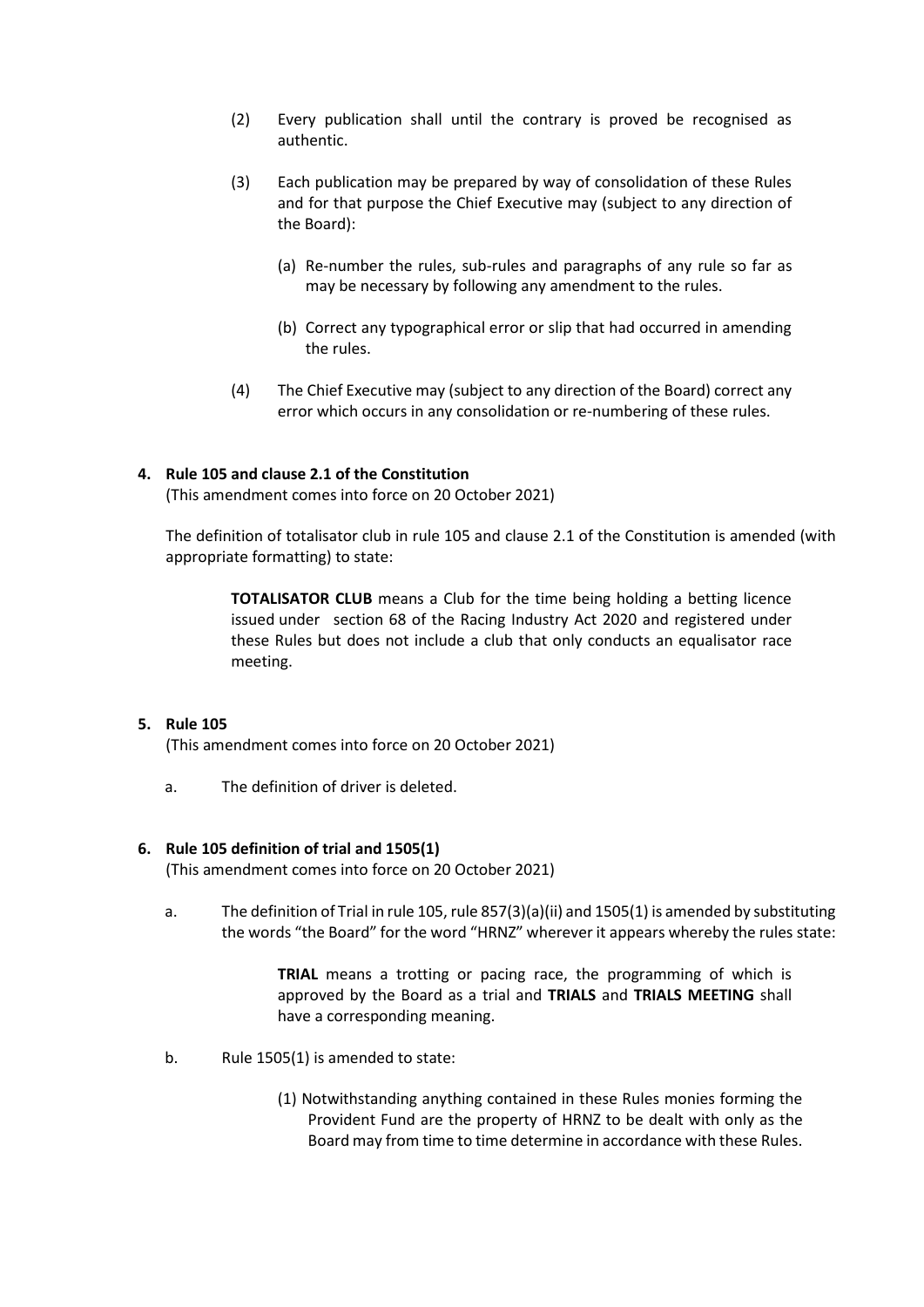#### **7. Rule 107 and the First Schedule**

(This amendment comes into force on 20 October 2021)

Rule 107 and the First Schedule are amended to state:

- 107 (1) The clubs listed in Part 1 and Part 2 of the First Schedule are declared to be registered under these rules.
	- (2) The entities listed in Part 3 of the First Schedule are entities recognised as being affiliated to HRNZ or harness racing.
	- (3) The Chief Executive, subject to any direction by the Board, may update the clubs and entities listed in the First Schedule.

#### **FIRST SCHEDULE**

#### **PART 1 REGISTERED CLUBS HAVING BETTING LICENCES**

Akaroa Trotting Club Incorporated Amberley Trotting Club Incorporated Ashburton Trotting Club Incorporated Auckland Trotting Club Incorporated Banks Peninsula Trotting Club Incorporated Central Otago Trotting Club Incorporated Cheviot Harness Racing Club Incorporated Forbury Park Trotting Club Incorporated Geraldine Trotting Club Incorporated Gore Harness Racing Club Incorporated Hawera Harness Racing Club Incorporated Hororata Trotting Club Incorporated Invercargill Harness Racing Club Incorporated Kaikoura Trotting Club Incorporated Kapiti Coast Harness Racing Club Kurow Harness Racing Club Incorporated Manawatu Harness Racing Club Incorporated Marlborough Harness Racing Club Incorporated Methven Trotting Club Incorporated Nelson Harness Racing Club Incorporated NZ Metropolitan Trotting Club Incorporated Northern Southland Trotting Club Incorporated Oamaru Harness Racing Club Incorporated Rangiora Harness Racing Club Incorporated Reefton Trotting Club Incorporated Riverton Trotting Club Incorporated Roxburgh Trotting Club Incorporated Stratford Trotting Club Incorporated Taranaki Racing Incorporated Timaru Harness Racing Club Incorporated Tuapeka Harness Racing Club Incorporated Waikato Bay of Plenty Harness Incorporated Waikouaiti Trotting Club Incorporated Waimate Trotting Club Incorporated Wairarapa Harness Racing Club Incorporated Wairio Trotting Club Incorporated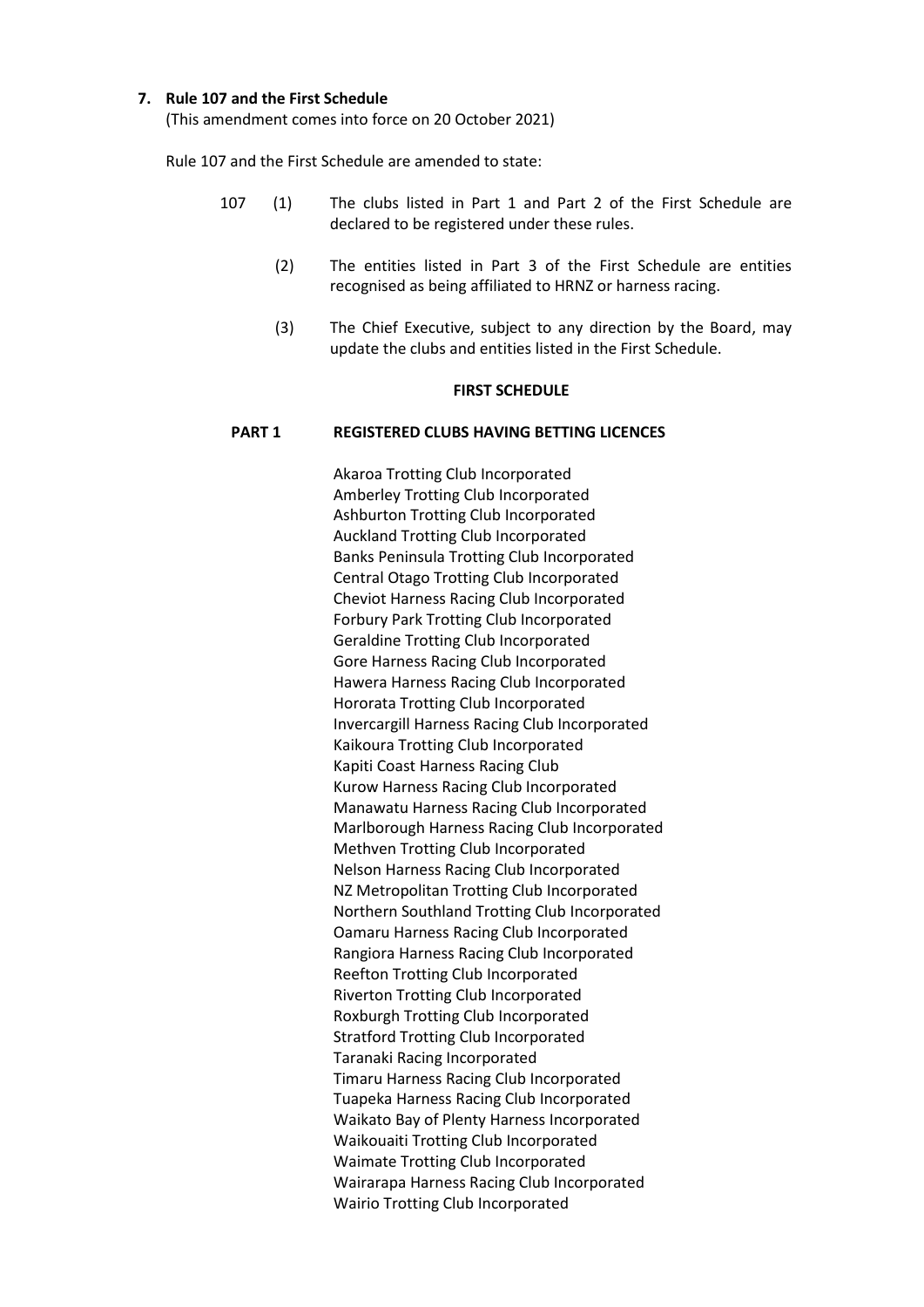Wanganui Trotting Club Incorporated Westport Trotting Club Incorporated Winton Harness Racing Club Incorporated Wyndham Harness Racing Club Incorporated

#### **PART 2 REGISTERED CLUBS NOT HAVING BETTING LICENCES**

Chertsey Trotting Club Christchurch Trotting Club Incorporated Hawea Picnic Racing Club The Kumeu District Trotting Club Incorporated Mount Hutt Trotting Club Thames Harness Racing Club Incorporated Waitaki Trotting Club

# **PART 3 AFFILIATED ENTITIES**

Canterbury Country Harness Racing Incorporated Southern Harness Racing Incorporated New Zealand Sires Stakes Board Incorporated

# **8. Rule 213(1)**

(This amendment comes into force on 20 October 2021)

Rule 213(1) is amended by inserting a new paragraph (k) that states:

(k) If there are other reasonable circumstances which, in the opinion of a Stipendiary Steward, warrant that horse being scratched.

# **9. Rule 229 and 232(1)**

(This amendment comes into force on 20 October 2021)

- a. Clause 229(1) and (2) is amended by substituting the words "Chief Executive" for the word "Board" wherever they appear.
- b. Rule 232(1) is amended by substituting the words "Chief Executive" for the word "Chairman".

# **10. Rule 324**

(This amendment comes into force on 20 October 2021)

Clause 324 is amended by inserting after sub-rule (1) a new sub-rule (1A) that states:

(1A) Where the Board has or is to give notice under sub-rule (1) the Chief Executive, or his or her nominee, may (subject to any direction given by the Board) suspend a person's licence pending the Board's decision.

# **11. Rule 401 and 402(1)**

(This amendment comes into force on 20 October 2021)

a. Rule 401 is amended by inserting a new sub-rule (3) whereby rule 401 states: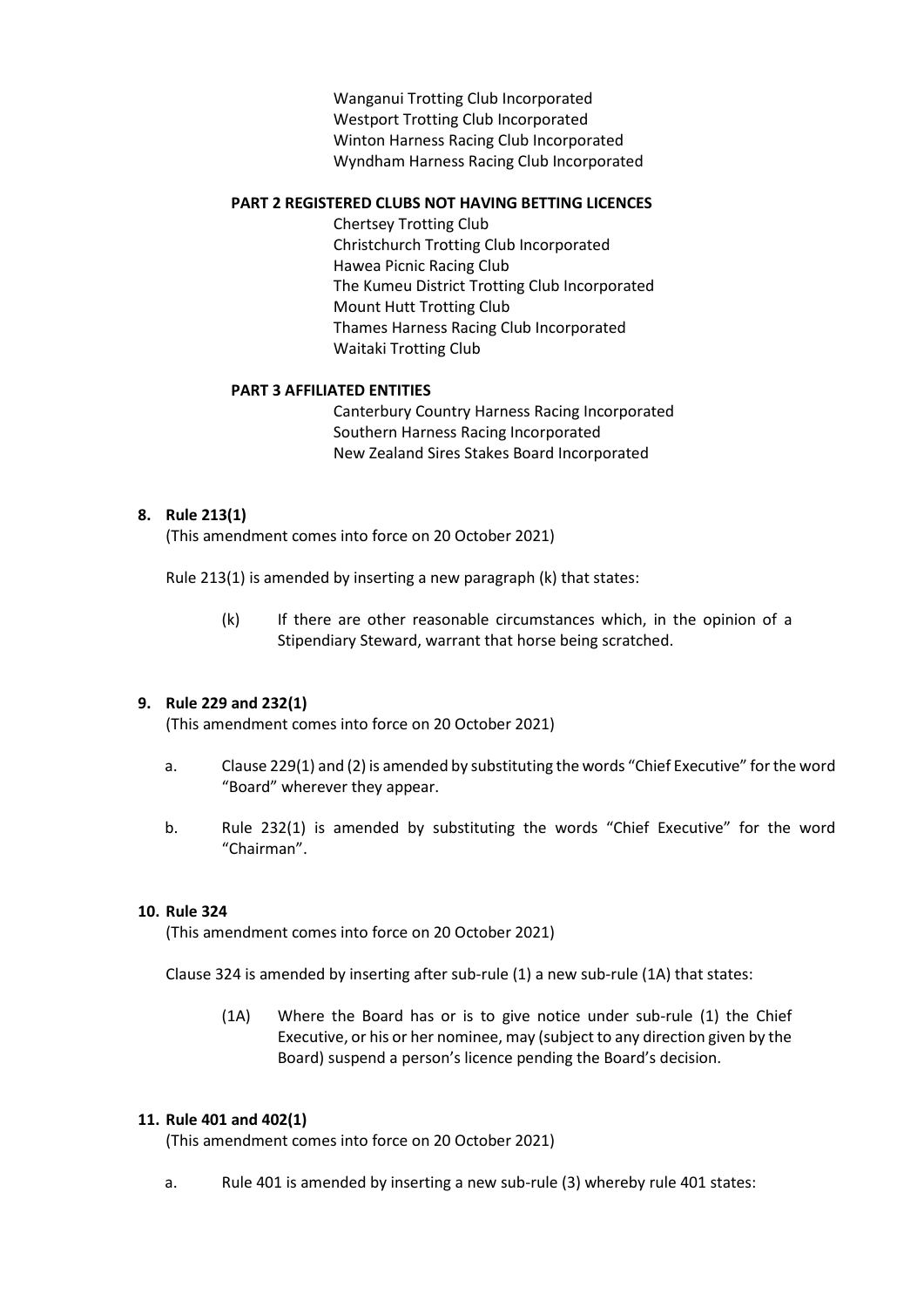- 401 (1) The age of every horse foaled on or after 1 January and before 1 August in a calendar year shall become a one year old on 1 January in the next calendar year in which it is foaled.
	- (2) The age of every horse foaled on or after 1 August in a calendar year and before 1 January in the next shall become a one-year-old on 1 January in the next but one calendar year in which it is foaled.
	- (3) After a horse has become a one-year-old it shall age one year on the  $1^{st}$  January in each year thereafter.
- b. Rule 402(1) is amended to state:
	- (1) No horse under the age of two years shall compete in any race (except that nothing in this rule precludes a horse being entered and starting in a workout or trial after 1 October in the year before it becomes a two-year old under rule 401).

# **12. Rule 402(2)(a)**

(This amendment comes into force on 20 October 2021)

Clause (a) of sub-rule (2) is deleted where it appears for the first time that states:

(a) the distance of which exceeds 2400 metres, before the first day of January;

# **13. Rule 418(2)(b)**

(This amendment comes into force on 20 October 2021)

Rule 418(2)(b) is amended to state:

(b) every notice of change of ownership or interest shall be signed by the registered owner(s) except in the case of the death, incapacity, absence from New Zealand, or where the registered owner has appointed a person as their agent in writing in which case the Board on being satisfied the person signing the transfer is authorised to do so the transfer may be signed by a trustee or duly authorised agent subject to such conditions as the Board may require.

#### **14. Rule 505B**

(This amendment comes into force on 20 October 2021)

Rule 505B is amended to state:

A driver who is dressed in his or her driving gear may not place a bet at a racecourse or approach a betting window.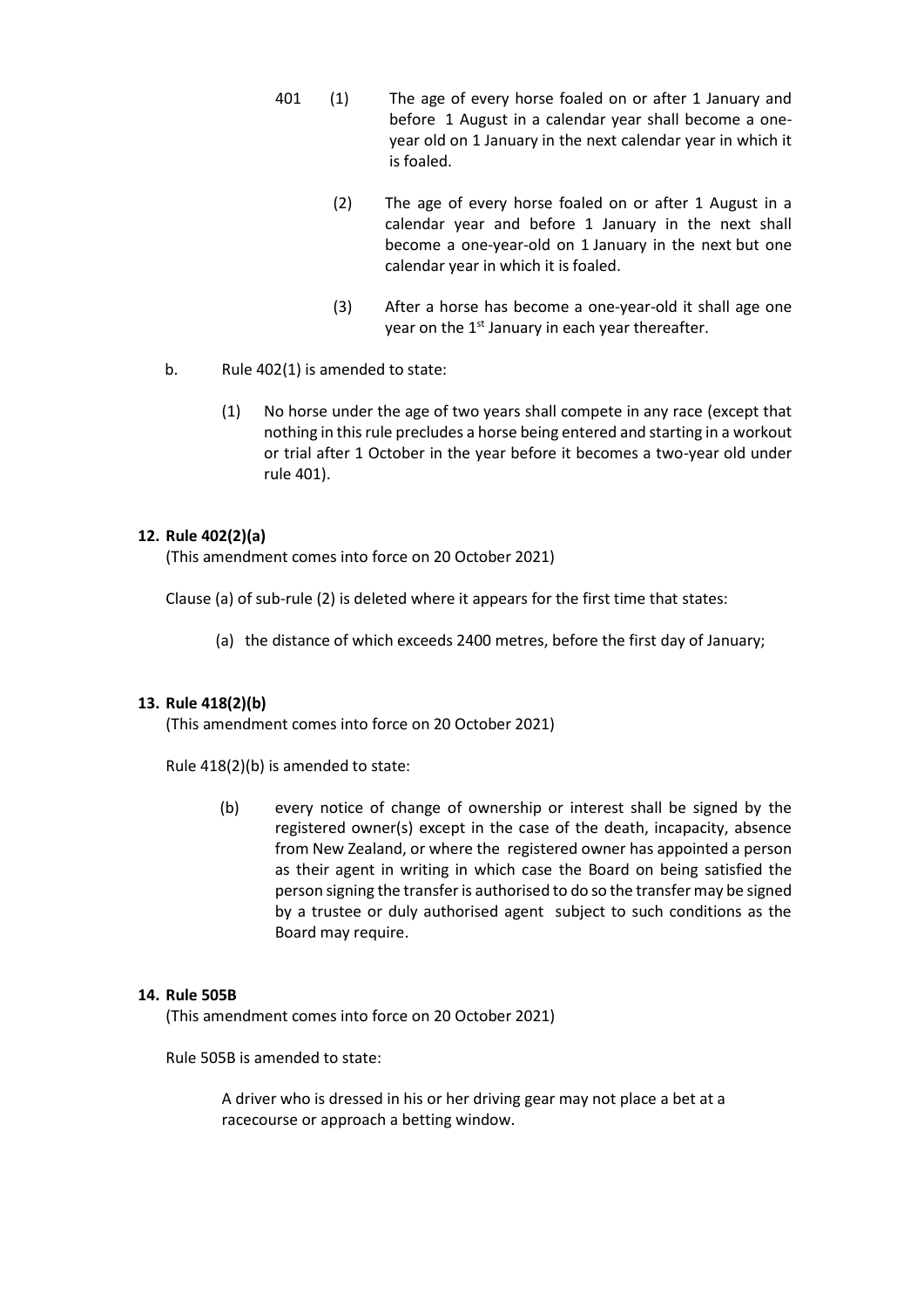# **15. Rule 706, 711, and 874(3)**

(This amendment comes into force on 20 October 2021)

Rules 706, 711, and 874(3) are deleted.

#### **16. Rule 807 to 820**

(This amendment comes into force on 20 October 2021)

Rules 807 to 820 are deleted and new rules 807 to 820B are inserted that state:

- 807 Every programme for a race meeting in which there are eight or more harness races at which betting takes place shall include at least two races for trotting horses on each day of the meeting unless the Board authorises otherwise in writing.
- 808 A club that holds betting races on four or more days in a racing year must include at least one race day programme a betting race in which only junior drivers can drive unless the Board authorises otherwise in writing.
- 809 The programme of any race meeting of a racing club or other body not registered under these rules shall not include more than four harness racing races on any day unless the Board otherwise authorises in writing.
- 810 All race distances, distance marking on the racecourse and the handicapping of horses shall be calculated by the metric system provided that the Board may approve races over a distance of one mile.
- 811 The principal race on the programme of any race meeting may be called a Cup only if a Cup or other trophy is to be given to the winner.
- 812 A programme of any race meeting must not include a start time of any race later than thirty minutes before sunset unless suitable track lights are installed to conduct night racing.
- 813 (1) Every programme shall state:-
	- (a) The day or each day of the race meeting.
	- (b) The time at which the first race is to start.
	- (c) The amount of stakes and the acceptance fees for each race.
	- (d) A list of non-monetary prizes.
	- (e) The place and the times at which nominations, withdrawals and driver declarations close.
	- (f) The names of the Secretary and President or Chairman.
	- (g) Any special conditions made by the Club or other body conducting the meeting.
	- (h) That the programme is subject to the Programming Conditions -General Regulations.
	- (i) The payment of stakes shall be made under rule 801 to 806 of the Rules.
	- (2) Any accidental omission or error from any programme of any matters required by this rule shall not invalidate the programme and such omission or error may be remedied after such programme has been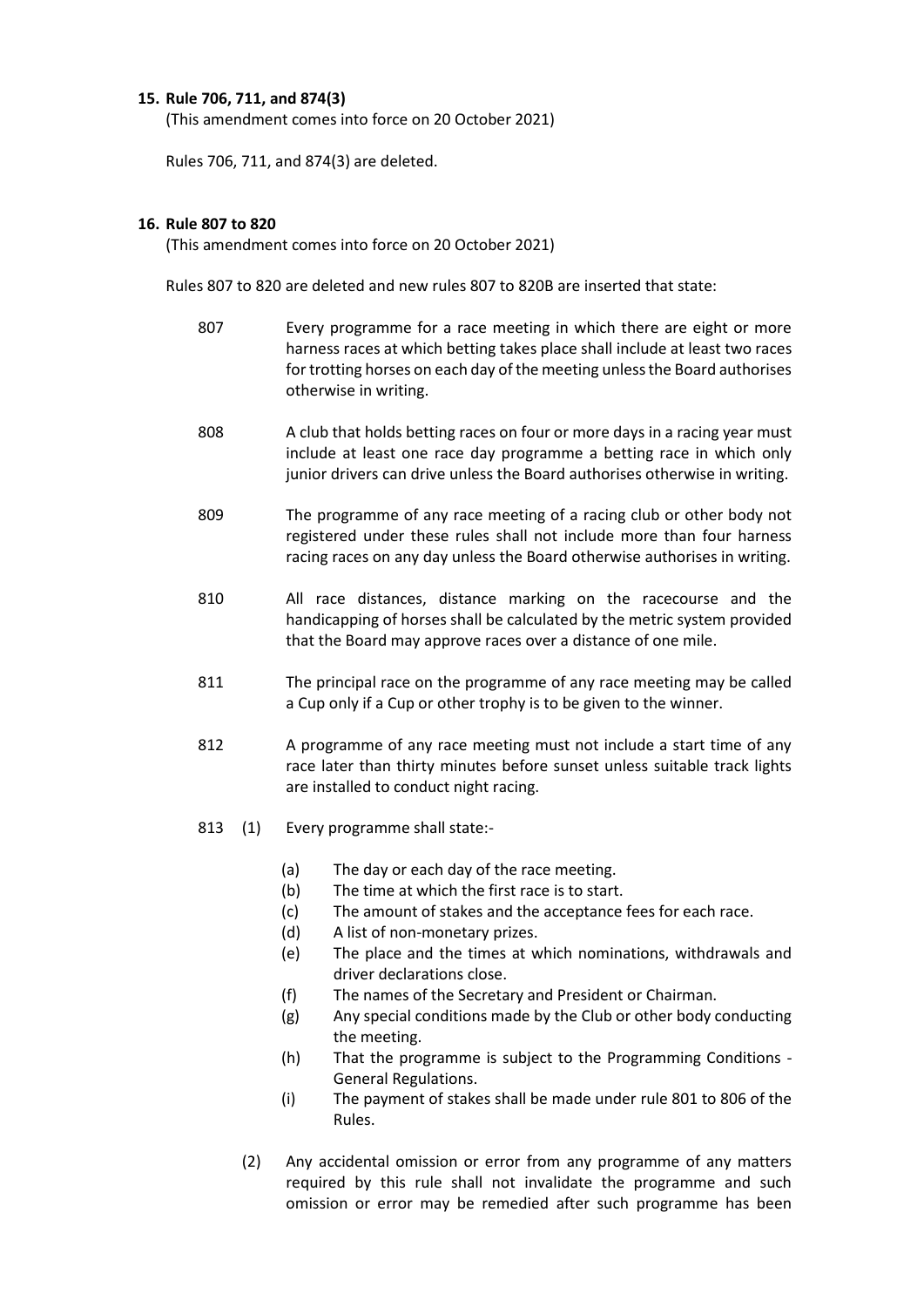approved or published.

- 814 Every race-book in respect of a meeting shall state:-
	- (a) The official start time of each race.
	- (b) The names of the Stewards, Treasurer, Judge, Starter, Timekeepers, Handicappers and Secretary.
- 815 (1) Entrance and acceptance fees shall only be eligible to be charged on Group and Listed races.
	- (2) A programme may not provide for combined entrance and acceptance fees in respect of each horse in any race that exceeds two (2) per cent of the amount of the stakes for the race (excluding of the value of any trophy attached to the stake) unless the race has been approved by the Board as being one for which sustaining payments are required.
	- (3) The Board shall annually by regulation classify those races which qualify according to their importance as Group or Listed races.

# **APPROVAL AND ADVERTISING OF PROGRAMMES**

- 816 (1) Before a programme is advertised or published, and before any entries are received for a race meeting or harness racing events thereat, the programme must be approved by the Board.
	- (2) No club or other body shall conduct a match, an exhibition of harness racing or a trial against time by a harness racing horse unless permission to do so in writing shall first have been obtained from HRNZ.
	- (3) Sub-rules (1) and (2) do not apply to exhibitions of harness racing referred to in sub-rule (2) of rule 702.
- 817 A club or other body concerned must forward a copy of each programme and such fee as the Board from time to time prescribes for each day's racing on such programme to the Board for approval.
- 818 (1) The Board may approve the programme if satisfied:-
	- (a) that all the provisions of these Rules relating to programmes and races have been complied with;
	- (b) the races programmed include any specific races to be raced at the race meeting;
	- (c) the programmed races do not undermine the racing calendar prepared by the Board; and
	- (d) the club that in the immediately preceding year has complied with the requirements of the funding agreement between HRNZ and the Club.
- 819 (1) Before approving any programme the Board may require such further information as it thinks fit, the amendment of the programme, or the appointment of some other official in the place of any official disapproved of by it.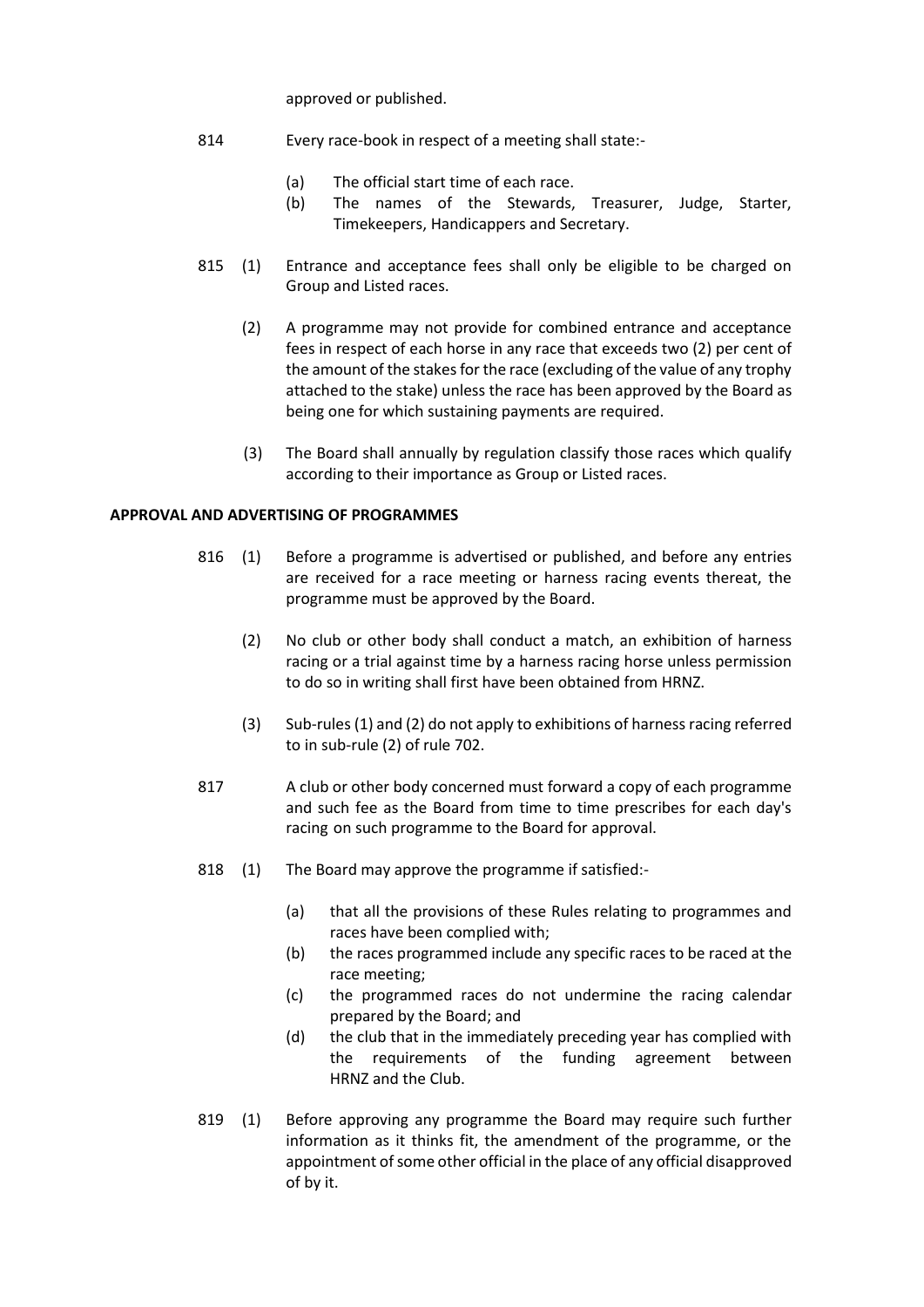- (2) In approving a programme, the Board may impose such conditions as it thinks fit.
- (3) It shall be a condition of the approval of any programme that the club or other body holding a race meeting shall place conspicuously at every entrance to the racecourse on a notice, namely

Every person applying for or obtaining admission to this racecourse during this meeting shall be deemed to accept the conditions and restrictions imposed on him by these New Zealand Rules of Harness Racing and to agree that he will not seek any remedy available to him at law in respect of anything done under those Rules until he has exhausted all remedies provided by or under these Rules in respect of anything so done.

- (4) For an Inter-Dominion or International Championship Meeting, or other extraordinary meeting the Board may approve such programme notwithstanding that the conditions thereof may be in contravention of these rules.
- (5) The Board may refuse to approve any programme submitted to it for approval under this rule.
- 820 No approved programme or any of the conditions thereof, may be altered by the Club or other body, or any official thereof, without the approval of the Board except where rule 813(2) applies.
- 820A The following approved programmes must be advertised published at least once in full in the Official Notifications unless the Board approves otherwise:
	- (a) The approved programme of every race meeting at which betting takes place.
	- (b) The approved programme of a non-Totalisator Club or Owners' and Breeders' Association that includes a penalty-bearing race under the Handicapping System or carries a stake of \$1,000.00 or more.
- 820B (1) Notwithstanding any other rule to the contrary the Board may prepare a racing calendar (after consultation with totalisator clubs) for specific races to be raced at a particular race meeting, area, or time in the racing year.
	- (2) To promote the racing calendar the Board may prevent a club holding a particular race if it considers it may undermine the objectives of the racing calendar.
	- (3) All clubs must comply with the racing calendar.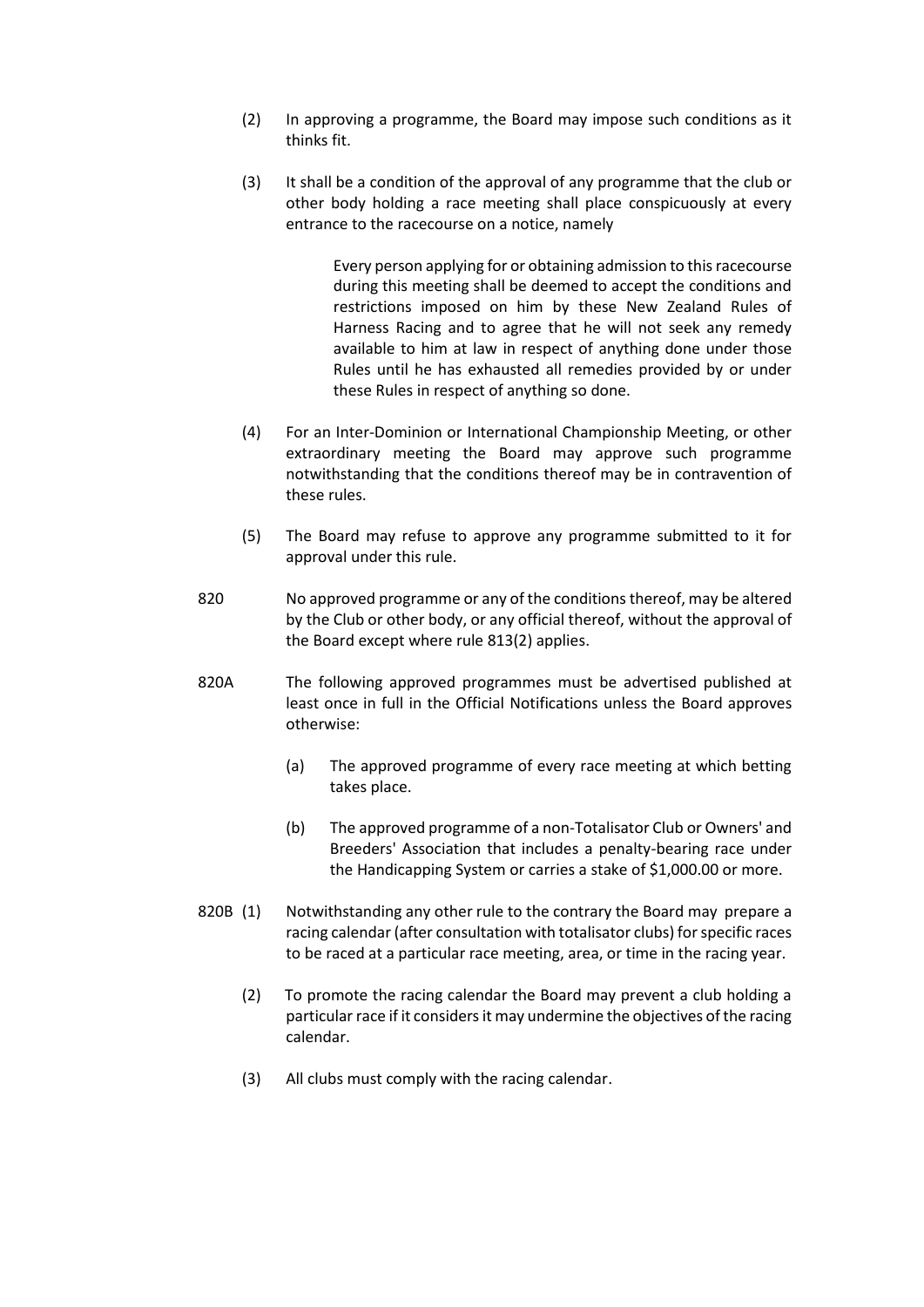# **17. Rule 834(7)**

(This amendment comes into force on 20 October 2021)

Rule 834(7) is amended to state:

Notwithstanding anything to the contrary in the preceding provisions to this rule or elsewhere in these rules, where, in relation to a horse which has been accepted for a race and which in fact has not been scratched from that race, the Secretary or other official or servant of the Club concerned has notified TAB NZ that the horse has been scratched from that race and TAB NZ has acted on that notification, such horse shall be deemed to be scratched from that race and may not be reinstated without the prior permission of the Chair of the Stewards or his or her appointed deputy.

# **18. Rule 872A**

(This amendment comes into force on 20 October 2021)

After rule 872 a new rule 872A is inserted that states:

872A Where a horse is involved in an accident or pulls up or is pulled up due to injury or potential injury while on the racetrack (either before the start, during the race, or after the finish) the horse must only be moved by the horse ambulance (if available) unless permission is given for the horse to be walked off the track by the race day veterinarian or in his or her absence a Stipendiary Steward.

# **19. Rule 1101, 1202(1)(c), 1202(4), clause 3.1 of the Fifth Schedule of the Rules, and the definition of paid official in clause 2.1 of the Constitution**

(This amendment comes into force on 20 October 2021)

The definition of Adjudicative Committee in rule 1101 is amended to state:

**Adjudicative Committee** means an Adjudicative Committee appointed under the Racing Industry Act 2020

Rule 1202(1)(c) is amended to state:

(c) any decision made by an Adjudicative Committee to which clause 3(1) of the Schedule 2 to the Racing Industry Act 2020 applies (which relates to any decision made by an Adjudicative Committee on the day of the race in respect of placings in that race or stakes payable for those placings);

Rule 1202(4) is deleted.

The definition of Appeals Tribunal on clause 3.1 of the Fifth Schedule is amended to state:

**Appeals Tribunal** means an Appeals Tribunal appointed under the Racing Industry Act 2020

Clause 2.1 of the Constitution, clause c of the definition of paid official is amended to state:

c the Racing Integrity Board-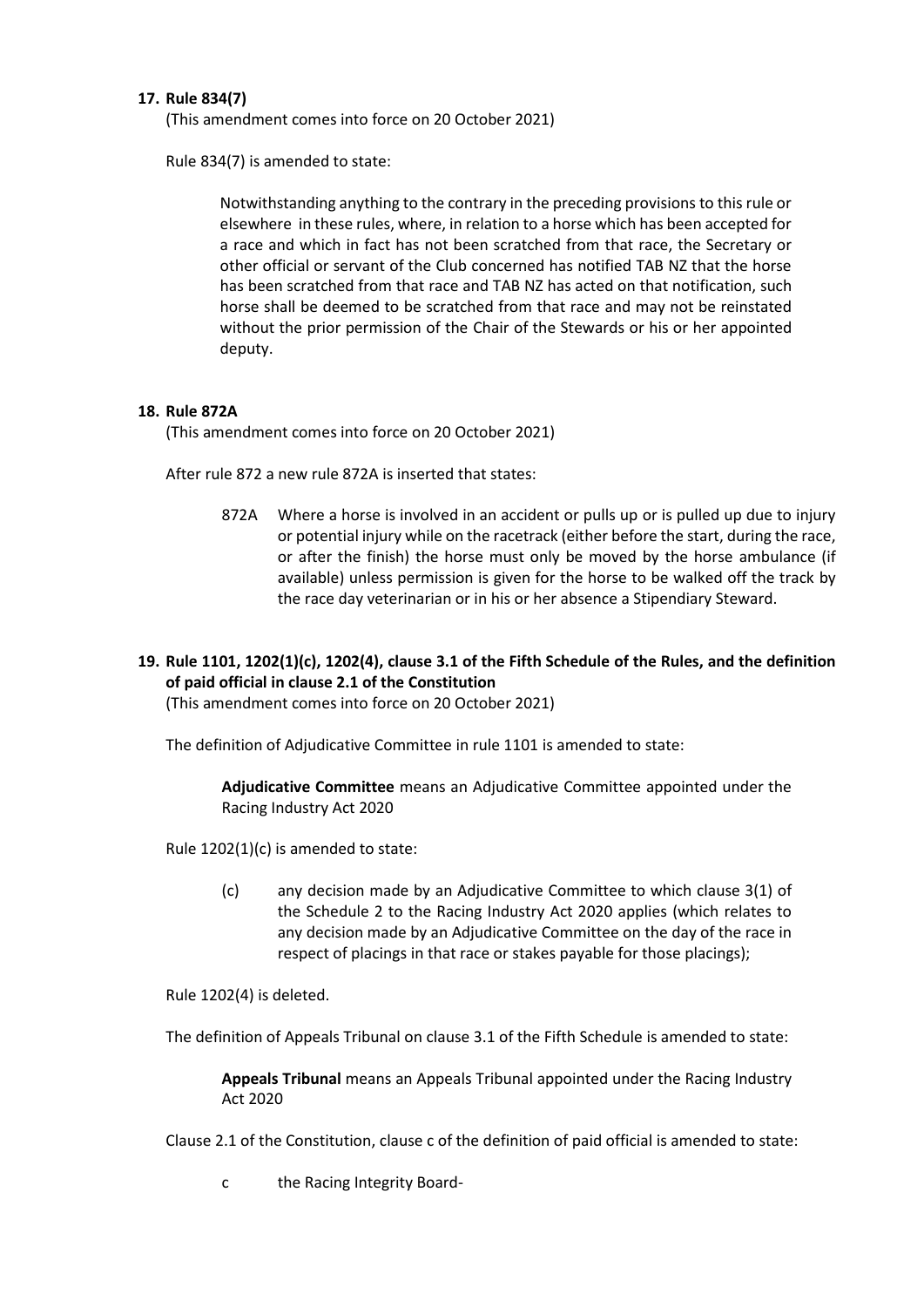# **20. Clause 25.1(c) of the Fifth Schedule and new Clause 28A**

(This amendment comes into force on 20 October 2021)

Clause 25.1(c) of the Fifth Schedule is deleted and after clause 28 a new clause 28A is inserted that states:

#### **28A Sanctions**

- 28A.1 If a respondent admits a breach of the Rules, or an Adjudicative Committee determines a respondent has committed a breach, the Adjudicative Committee must impose a sanction or penalty required by the Rules to be imposed and may impose any other sanction or penalty provided in the Rules.
- 28A.2 An Adjudicative Committee may defer any decision on sanction or penalty, or any part thereof (other than a mandatory sanction or penalty) for any reason including that:
	- (a) The person is undergoing, or is to undergo, medical assessment or treatment.
	- (b) The person is undergoing, or is to undergo, training, counselling, treatment or any other rehabilitative measure.
	- (c) Any other reason the Committee considers relevant.
- 28A.3 The Adjudicative Committee when making an order under clause 28A.2 may impose any condition(s) including giving a direction that:
	- (a) The person undergoes medical treatment.
	- (b) The person undergoes training, counselling, or any other rehabilitative measure.
	- (c) The person provides any information or consents to the provision of any information the Tribunal considers relevant.
	- (d) The person consents to not carry out any licensed activity pending the decision on sanction or penalty.
	- (e) The person attends to any other matter or comply with any other condition(s) the Tribunal considers relevant.
- 28A.4 When imposing a penalty or sanction under these rules, the Adjudicative Committee may, in addition to other factors prescribed by these rules, consider the extent (or otherwise) with compliance with any condition(s) or direction(s), or the outcome of any medical treatment, counselling, training, or other rehabilitative measure.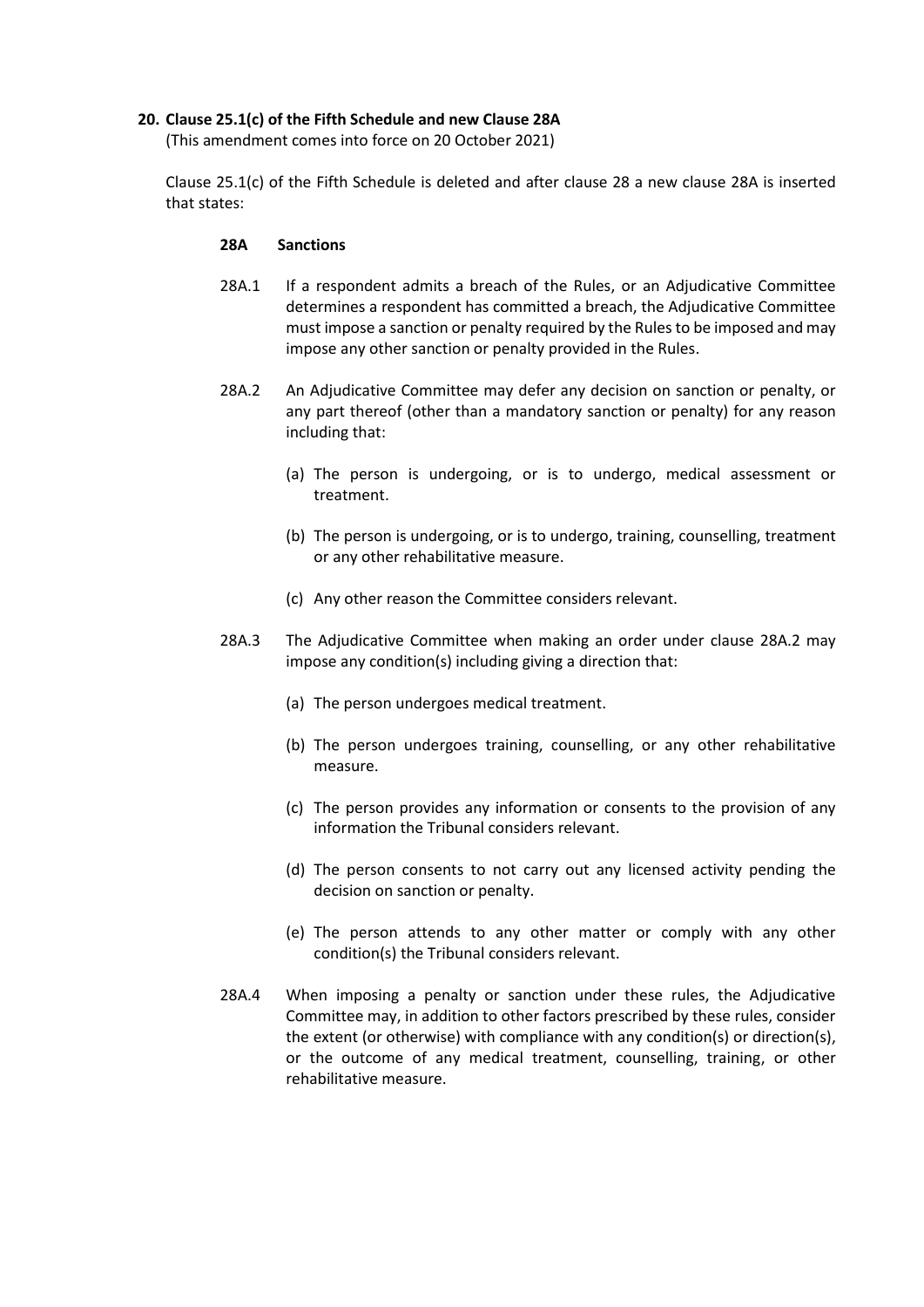# **21. Rule 1303(1)**

(This amendment comes into force on 20 October 2021)

Rules 1303(1) are amended to state:

- (1) A person who is disqualified may not during the period of disqualification:
	- (a) Whether as principal or agent enter or run a horse in any race, either in his or her own name or in that of any other person.
	- (b) Train any horse, assist or be involved in any capacity in the training of any horse.
	- (c) Assist or be involved in any capacity in the breaking or gaiting of any horse, without the written consent of the Board.
	- (d) Assist or be involved in any capacity with the preparation or presentation of a horse to race at a race meeting, picnic meeting, trial, workout, or gymkhana.
	- (e) Drive any horse in a race or in any exhibition, workout, trial, race meeting, or harness race event.
	- (f) Without the written consent of the Board enter or remain on a racecourse or any other place under the control of a club when being used for trials, workouts or race meetings.
	- (g) Without the written consent of the Board transfer the ownership of any horse either to or from himself or herself.
	- (h) Be engaged by a trainer to work as a stable hand or to work as a stable hand for any period of time.
	- (i) Without the written consent of the Board enter upon the stable area or area used for training of any property of a licensed person.

#### **AMENDMENTS WHICH COME INTO EFFECT ON 29 NOVEMBER 2021**

#### **22. Rules 854A to 862 and rule 1107(1)(b)(i)**

(This amendment comes into force on 29 November 2021)

- a. Rule  $1107(1)(b)(i)$  is amended by deleting the words "rule 862" and inserting the words "rule 859".
- b. The heading "General" is deleted before rules 854A and rules 854A to 862 are deleted and the following rules are inserted:
	- 854 No horse may be entered for its first start for a standing or mobile start at any meeting at which racing betting takes place until that horse has behaved prior to the start, started satisfactorily, and gone away for the first 200 metres, from the nominated start type in the presence of a Stipendiary Steward, or person approved by the Racing Integrity Board in their absence.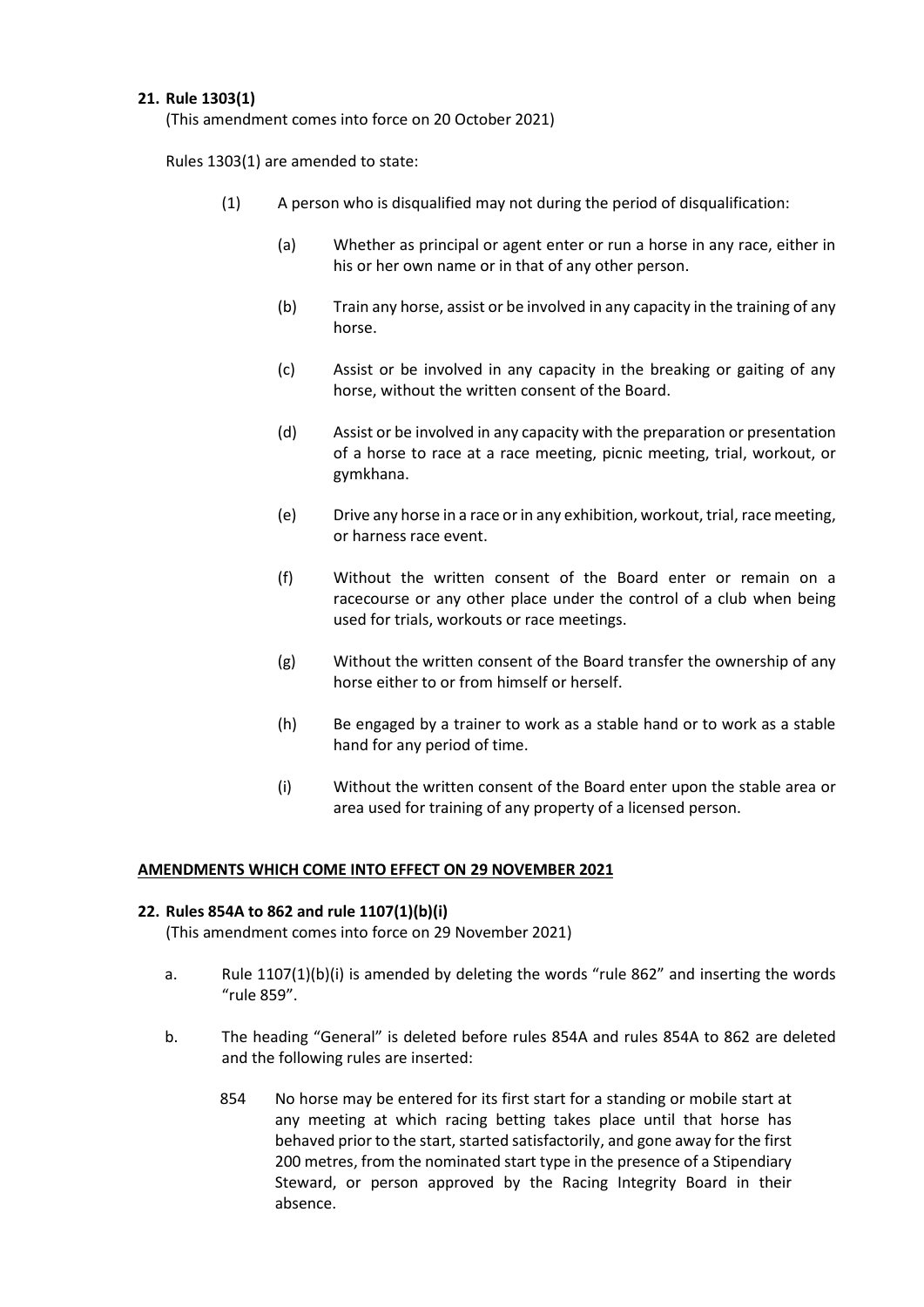- 855 (1) Only a starter licensed under rule 308, or a substitute starter under rule 211(1)(b) or rule 309, may start a race at a meeting.
	- (2) The Committee or a Stipendiary Steward, or the Starter with the consent of the Committee or a Stipendiary Steward, may appoint one or more Assistants to act under the personal direction of the Starter.
	- (3) Every Starter and Assistant shall perform such duties and functions as are provided by these rules and the Starting Regulations made by the Board.
- 856 (1) Only the following persons are permitted to be at the start of the race:
	- (a) Stipendiary Stewards.
	- (b) The Starter and the Starter's Assistants.
	- (c) The race-day veterinarian.
	- (d) The Clerk of the Course.
	- (e) The farrier
	- (f) Any other person with the express permission of the Stipendiary Stewards.
- 857 (1) The start for all races may be either:
	- (a) a standing start;
	- (b) a mobile start;
	- (c) a moving start; or
	- (d) a flying start in matches and exhibitions of speed against time upon such terms and conditions as the Board may decide.
	- (2) All races shall be started by means of a starting device approved by the Board.
- 858 (1) A driver must not:-
	- (a) Delay the start.
	- (b) Fail to obey the Starter's or Assistant Starter's instructions.
	- (c) Rush ahead of the inside or outside of the gate.
	- (d) Come to the start out of position.
	- (e) Cross over before reaching the starting point.
	- (f) Interfere with another horse.
	- (g) Interfere with another driver.
	- (h) Fail to come up into position.
	- (i) Fail to maintain his or her position.
	- (j) Rush ahead of the inside horse in the case of a moving start.
	- (k) Come to the start out of position in a moving start.
	- (l) Trust to chance that a false start will be declared.
	- (m) Fail to come up to the mobile barrier by the time the candy pole or other nominated marker is reached.
- 859 (1) No driver shall permit a horse to start and no horse shall start on a mark in advance of its proper mark.
	- (2) No driver shall permit a horse to start and no horse shall start other than from its correct barrier position or in advance of its correct barrier position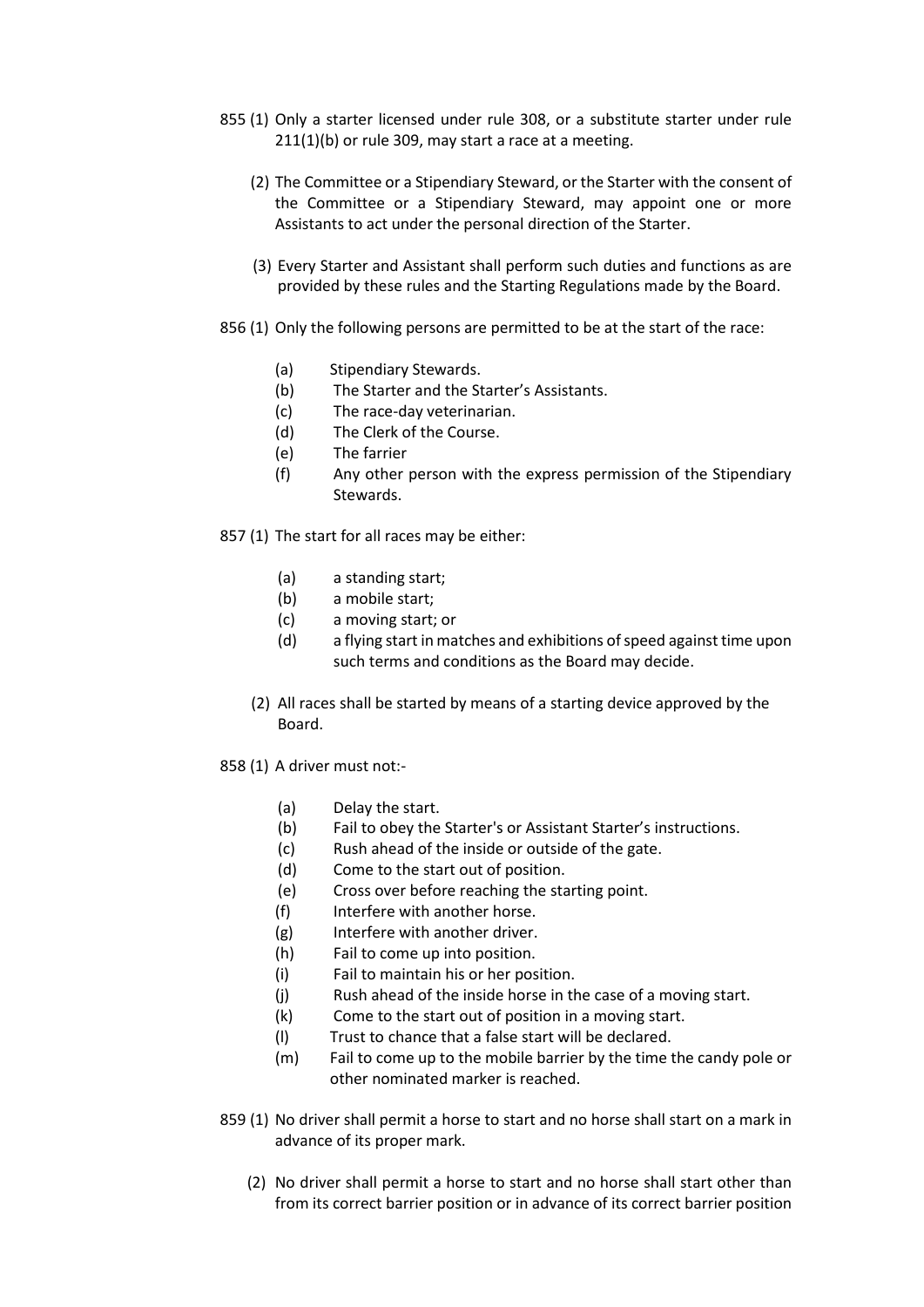(either at a standing, mobile, or moving start), unless directed by the Starter.

- (3) When a horse starts in advance of its mark or correct barrier position, in addition to any other penalty that may be imposed, the horse shall be disqualified and deemed to be scratched from the race.
- 860 The Board may make the Starting Regulations which may include how the starting position of horses are determined, the procedure for starting the race, and such other matters relating to the start of a race the Board considers appropriate.
- 861 Every Starter, Assistant Starter, driver, trainer, and person in charge of the horse must comply with the Starting Regulations so far as they are applicable to him or her.

#### **AMENDMENTS WHICH COME INTO EFFECT ON A DATE TO BE APPROVED BY THE BOARD**

#### **23. Rule 1001A(1) and (2)**

(This amendment comes into force on a date to be approved by the Board)

Rules 1001A(1) and (2) are amended to state:

- (1) The Board may make Code of Conduct Regulations the purpose of which is to strike a balance between HRNZ needs, the need to protect its interests, manage its professional obligations to other members, stakeholders, staff, and participants rights.
- (2) A person who fails to comply with the Code of Conduct Regulations commits a breach of the rules.

# **24. Horse Care**

(This amendment comes into force on a date to be approved by the Board)

The rules are amended by inserting a new Part XVII that states:

#### **PART XVII HORSE CARE**

#### **Definitions**

1701 For the purpose of this Part of the rules the following words and phrases shall, unless the context otherwise requires, have the following meanings:

**Accountable Person** means all of the following:-

- (a) The owner of the horse except where:
	- (i) there are two or more owners and they have nominated the accountable person at the time of registration or transfer of ownership in which case the accountable person is the nominated accountable person, or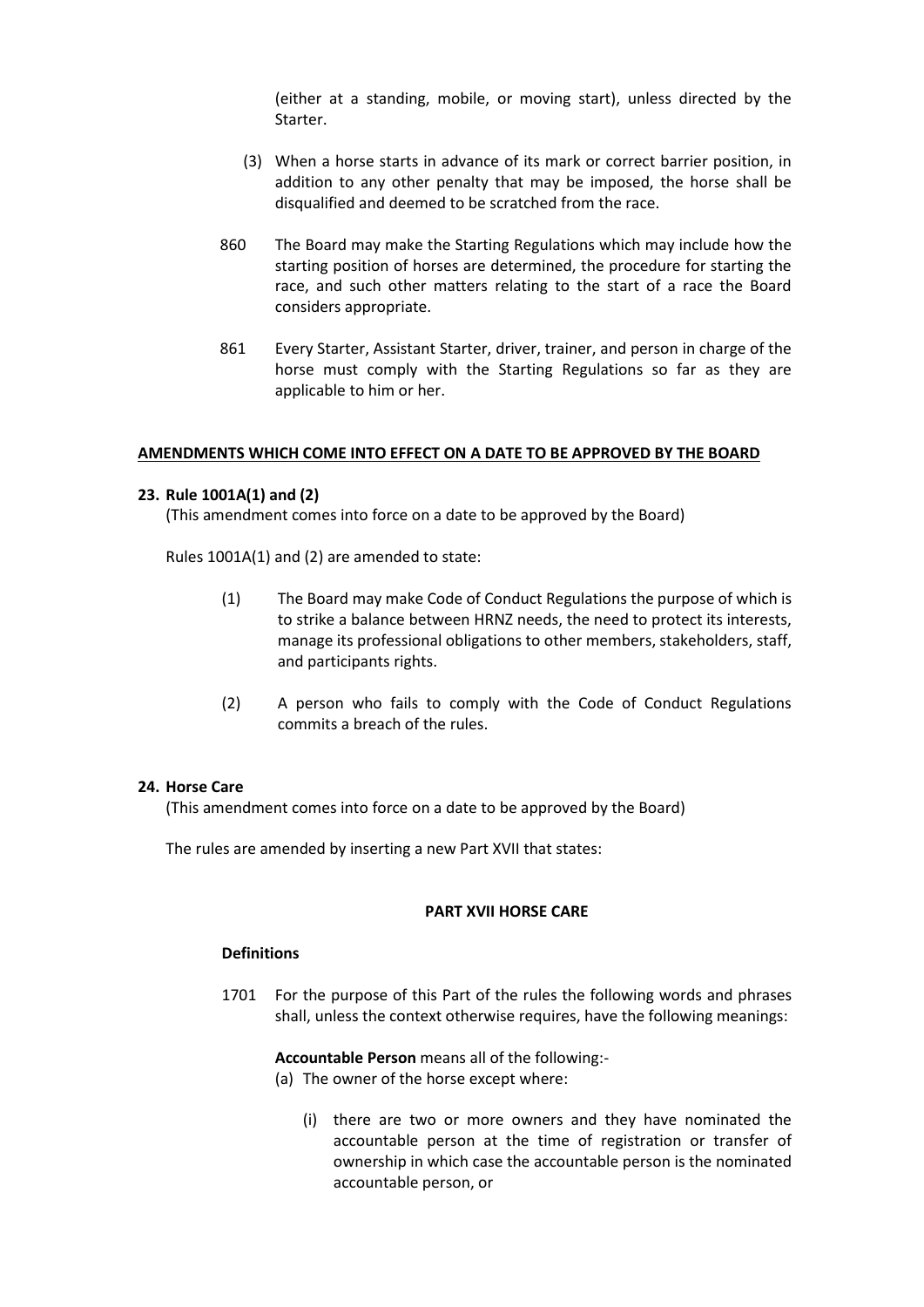- (ii) if a horse is owned by a syndicate or approved company the accountable person is the Racing Manager of the syndicate or approved company; and
- (iii) where the horse is held on trust the accountable person are the trustees of the trust.
- (b) Where the horse is in training or on a trainer's premises the trainer.
- (c) Where the horse is in the care of a licensed person the licensed person.
- (d) In the case of a foal not registered the owner, or racing manager (as applicable) of the mare of the foal.

**Chief Executive** means the Chief Executive of Harness Racing New Zealand or his or her delegate.

**Chief Executive of the RIB** means the Chief Executive of the Racing Integrity Board or his or her delegate.

**Horse Care Regulations** mean the Horse Care Regulations made by the Board.

# **participant** means:

- (a) a licensed person; and
- (b) includes (without limitation)—
	- (i) A trainer, driver, stablehand, or a person working at a harness training premises.
	- (ii) A breeder of horse(s).
	- (iii) An owner of a horse.
	- (iv) A person who otherwise deals with animals used for harness racing.
	- (v) A member of a Club.
	- (vi) Any other person to whom Rules apply.

# **Duties of Accountable Person**

- 1702 The Accountable Person must take all reasonable steps to ensure that the physical, health, and behavioural, needs of the horse and its care are met in a manner that is in accordance with:
	- (a) good practice;
	- (b) scientific knowledge;
	- (c) the Horse Care Regulations; and
	- (d) the Animal Welfare Act 1999, the Code of Welfare: Horses and Donkeys, and the Animal Welfare (Care and Procedure) Regulations 2018.
- 1703 (1) If a horse moves, or is intended to be moved, for a period of 30 days or more, the Accountable Person in direct control of the horse must notify HRNZ of the new address at which the horse will be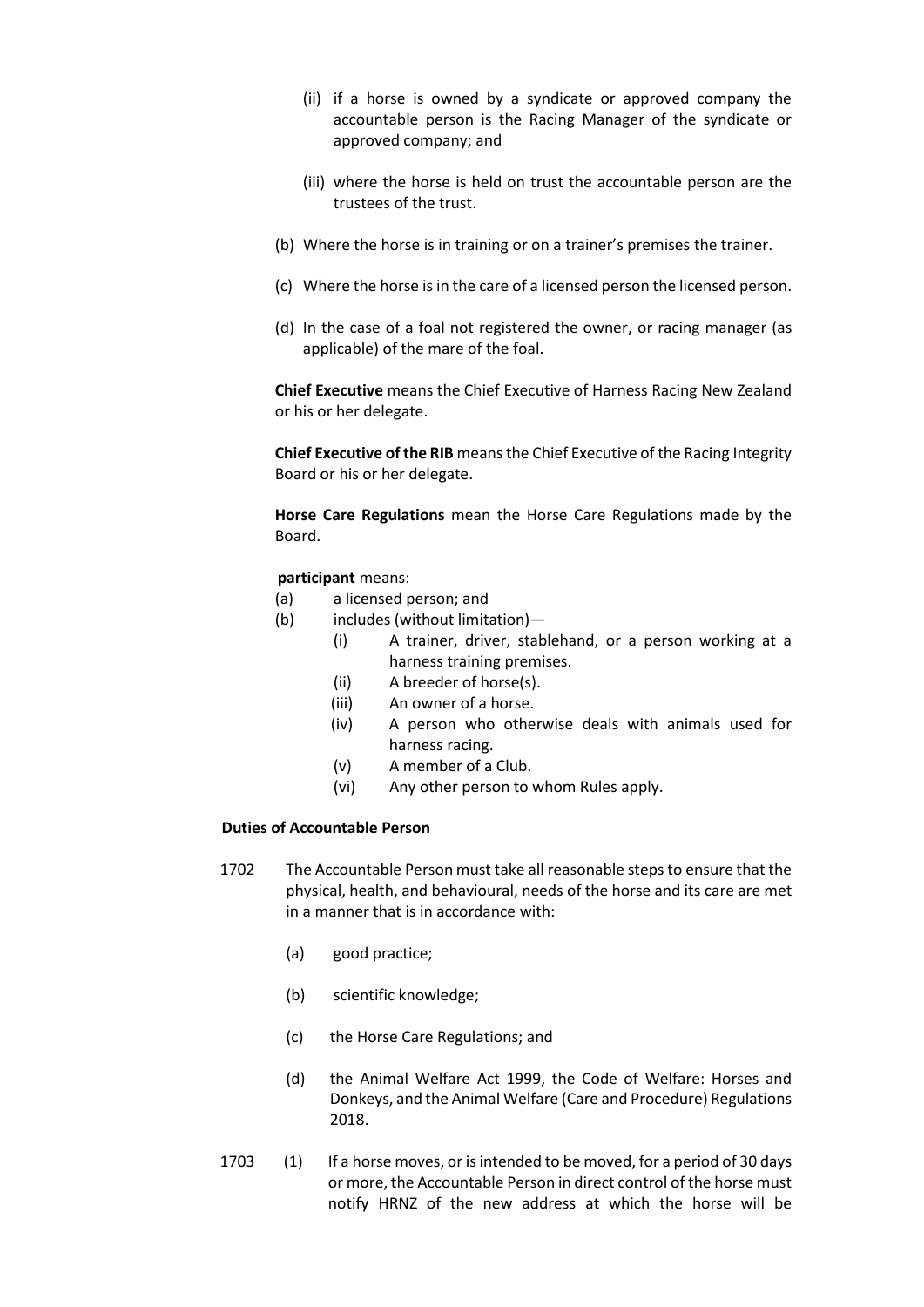domiciled.

- (2) If a trainer ceases to train a horse, he or she shall notify HRNZ within two working days and where the horse is to be domiciled.
- (3) Within two working days of a horse coming into the hands of a licensed trainer or being moved to his or her property the trainer shall notify HRNZ.

#### **Powers of Stipendiary Stewards and Racing Investigators**

- 1704 (1) Stipendiary Stewards and Racing Investigators have, in addition to all other powers conferred on them by these rules, the power to enter and inspect any property or premises of a participant at which a horse is located and inspect any horse, facility, plant, equipment, or means of horse transport for the purpose of investigating whether there has been a breach of any rule in this part of the Rules or the Horse Care Regulations.
	- (2) A participant must permit a Stipendiary Steward, Racing Investigator, and a veterinarian to have reasonable access to any property, racing premises, horse, facility, plant, equipment, or means of horse transport for the purposes of sub-rule (1).

#### **Horse Care Compliance Notices**

- 1705 The Chief Executive may issue a Horse Care Compliance Notice to an accountable person.
- 1706 A Horse Care Compliance Notice may be issued on the joint direction of the Chief Executive of HRNZ and the Chief Executive of the RIB if there are reasonable grounds to believe the accountable person has been acting in contravention of rule 1702 or is likely to do so.
- 1707 A Horse Care Compliance Notice may:
	- (a) Require the person to, or to get another person to, cease acting in a manner that HRNZ has reasonable cause to believe contravenes or is likely to contravene rule 1702.
	- (b) Require the person to, or to get another person to do some act or other thing that HRNZ reasonably believes is necessary to ensure that the person complies with rule 1702.
	- (c) Prohibit the person from acting in a manner or prohibit some other person to act in a manner that HRNZ has good cause to suspect contravenes or is likely to contravene rule 1702.
- 1708 The Horse Care Regulations may direct:
	- (a) The information that must be included in a Horse Care Compliance Notice.
	- (b) On whom a Horse Care Compliance Notice must be served.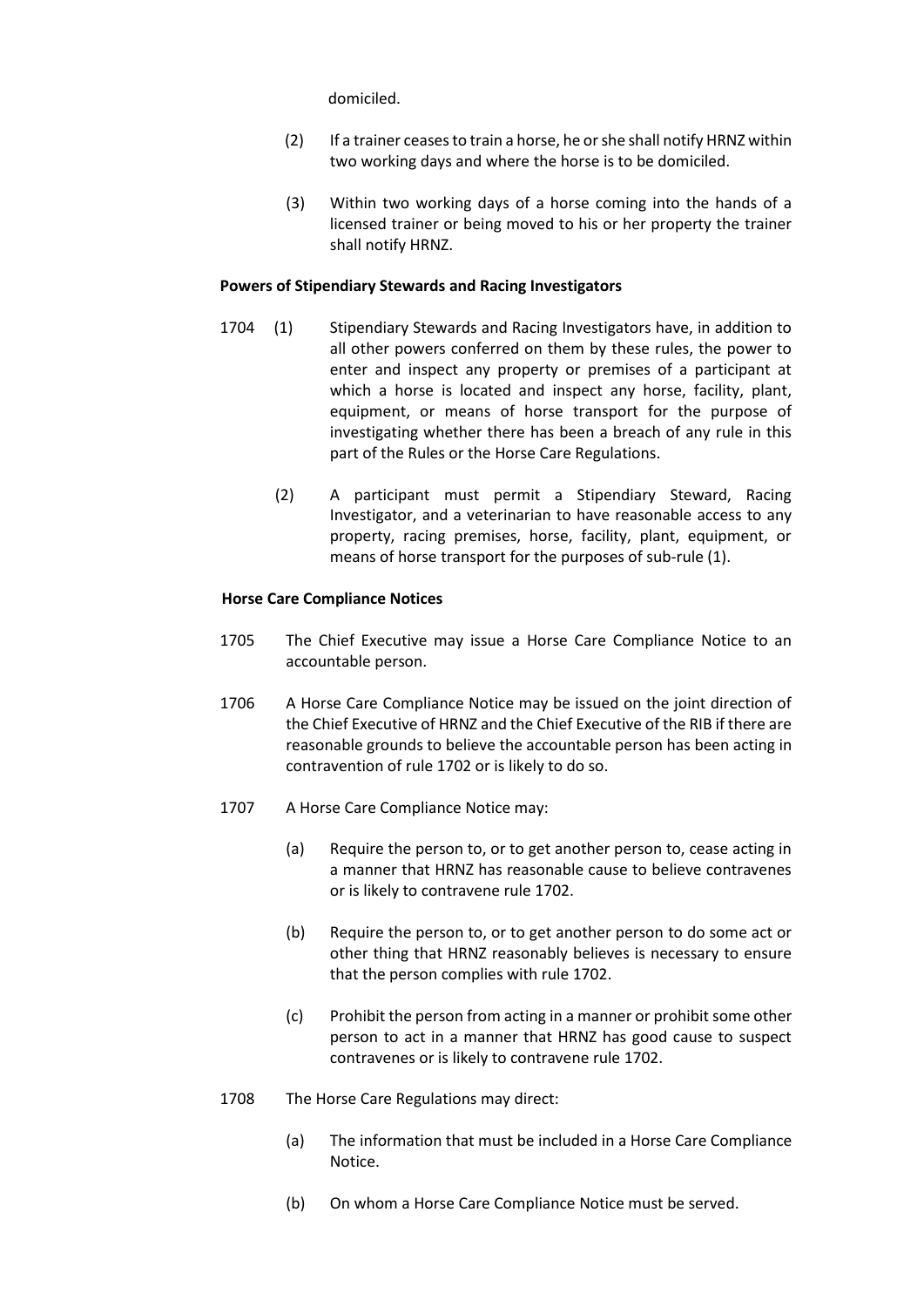- (c) The procedure for a person issued with a Horse Care Compliance Notice, or who has a direct interest in the horse, to have the Notice withdrawn, cancelled, or amended.
- (d) Any other matter relating to a Horse Care Compliance Notice the Board considers appropriate.
- 1709 A failure to comply with a Horse Care Compliance Notice is declared to be a Serious Racing Offence.

#### **Horse Care Possession Orders**

- 1710 The Chief Executive may issue a Temporary or Permanent Horse Care Possession Order in respect of a horse or horses to an accountable person.
- 1711 The Chief Executive may issue a Temporary Horse Care Possession Order on the joint direction of the Chief Executive and the Chief Executive of the RIB, which direction must be accompanied by a recommendation from an Investigator and a Veterinarian that such an Order be issued on the grounds that in their opinion:
	- (a) the person has failed to comply with any requirement made or prohibition imposed under a Horse Care Compliance Notice; or
	- (b) there are reasonable grounds to believe that the person in respect of whom the Order is sought, has been acting in contravention of rule 1702 or is likely to do so, and the Chief Executives believe that the issue of the Temporary Horse Care Possession Order is reasonably necessary or desirable in order to address the situation.
- 1712 The Chief Executive may, under a Temporary Horse Care Possession Order:
	- (a) enter onto any property or premises of a participant and seize the horse(s) to which the Order applies that is in the possession or custody, or under the care, control, or supervision, of the person to whom the Order was issued;
	- (b) move a horse(s) to another property, and maintain possession of the horse(s) or place the horse(s) with another person; and
	- (c) take any other steps that the Chief Executive considers reasonably necessary or desirable to prevent or mitigate any suffering of any horse.
	- 1713 (1) A person who is served with a Temporary Horse Care Possession Order, or who has a direct interest in the horse, may within 20 working days after the notice was sent, notify the Chief Executive in writing that they apply to have the Order withdrawn, cancelled, or amended.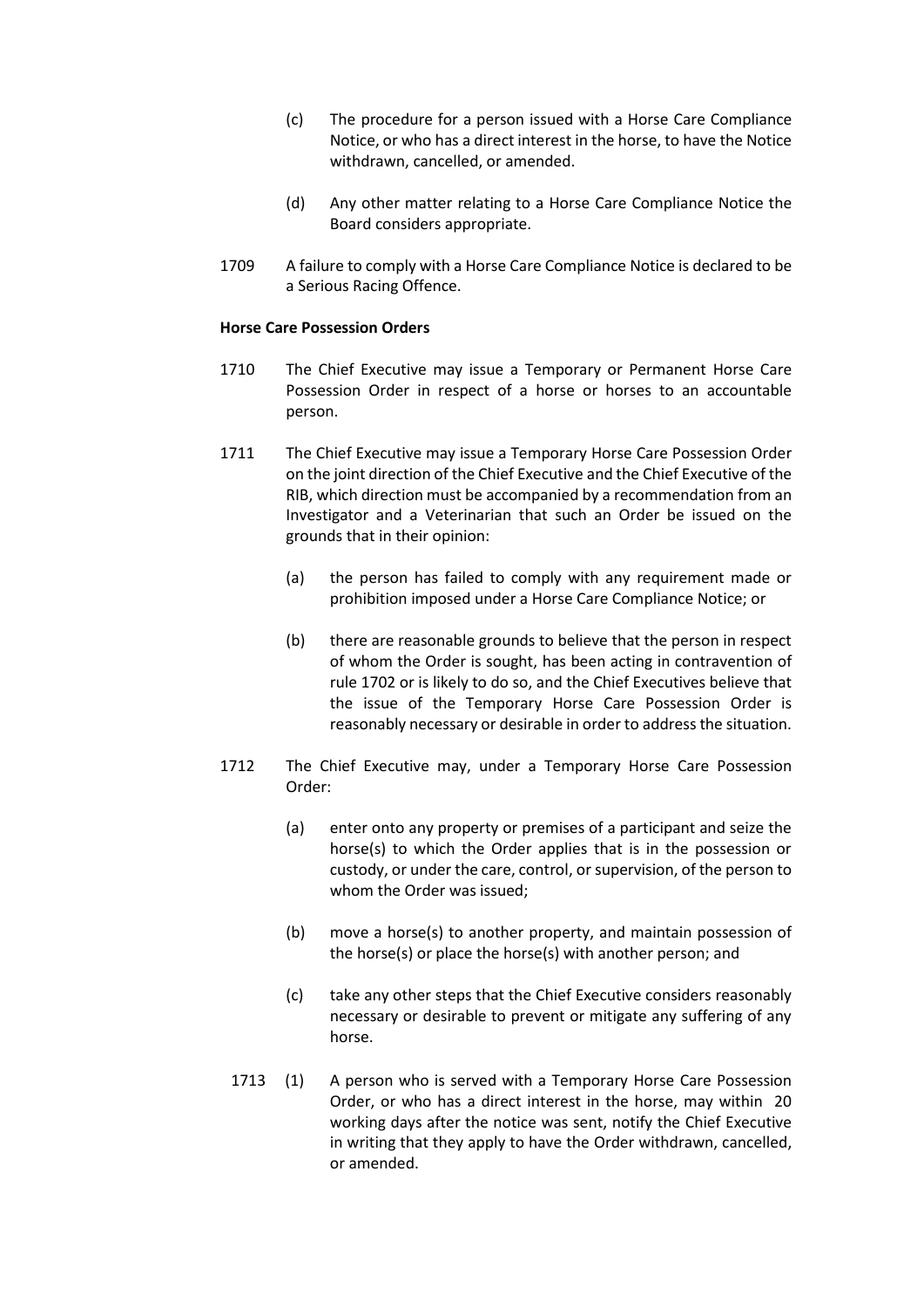- (2) Where no notification is received under sub-rule (1) the Temporary Horse Care Possession Order shall become a Permanent Horse Care Possession Order.
- (3) Where notification is received under sub-rule (1) the Chief Executive shall within one week advise a date to consider the application.
- (4) On the hearing of an application the Chief Executive may:
	- (a) withdraw, cancel, or amend the Temporary Horse Care Possession Order including on conditions; or
	- (b) make a Permanent Horse Care Possession Order if satisfied such an order is required on horse care grounds.
- 1714 On the withdrawal or cancellation of a Temporary Horse Care Possession Order, the Chief Executive will return the horse to its owner(s) subject to the terms or conditions (if any) of such withdrawal or cancellation.
- 1715 Upon the issue of a Permanent Horse Care Possession Order the Chief Executive may:
	- (a) sell the horse (and for such purpose, where the Chief Executive is aware that the horse is subject to a security interest, the Chief Executive may permit the holder of the security interest to run the sale process);
	- (b) find a home for the horse; or
	- (c) euthanise or otherwise dispose of the horse in such manner as the Chief Executive sees fit,

and each person with legal or beneficial ownership of the horse is deemed to have consented to such action and (where applicable) to have irrevocably appointed the Chief Executive as its agent for the purposes of carrying out such action.

- 1716 Where an animal is sold under rule 1715 the Chief Executive must pay the proceeds of sale (if any) (after deducting (in order) the reasonable costs of sale, any sums required to be paid to the holder of a security interest or any other person under a condition of the Permanent Horse Care Possession Order, and any expenses described in rule 1717 below) to the owner(s) of the horse or such other person as the Chief Executive directs.
- 1717 Any person who fails to comply with a Temporary or Permanent Horse Possession Order or obstruct the Chief Executive or his or her delegate acting under an order commits a breach of the rules and the breach is declared to be a Serious Racing Offence.
- 1718 Any expenses reasonably incurred by the Chief Executive as a result of the exercise of any of the powers conferred by these rules, including any costs incurred by the Chief Executive in caring for the horse, providing veterinary treatment to the horse, or euthanising the horse are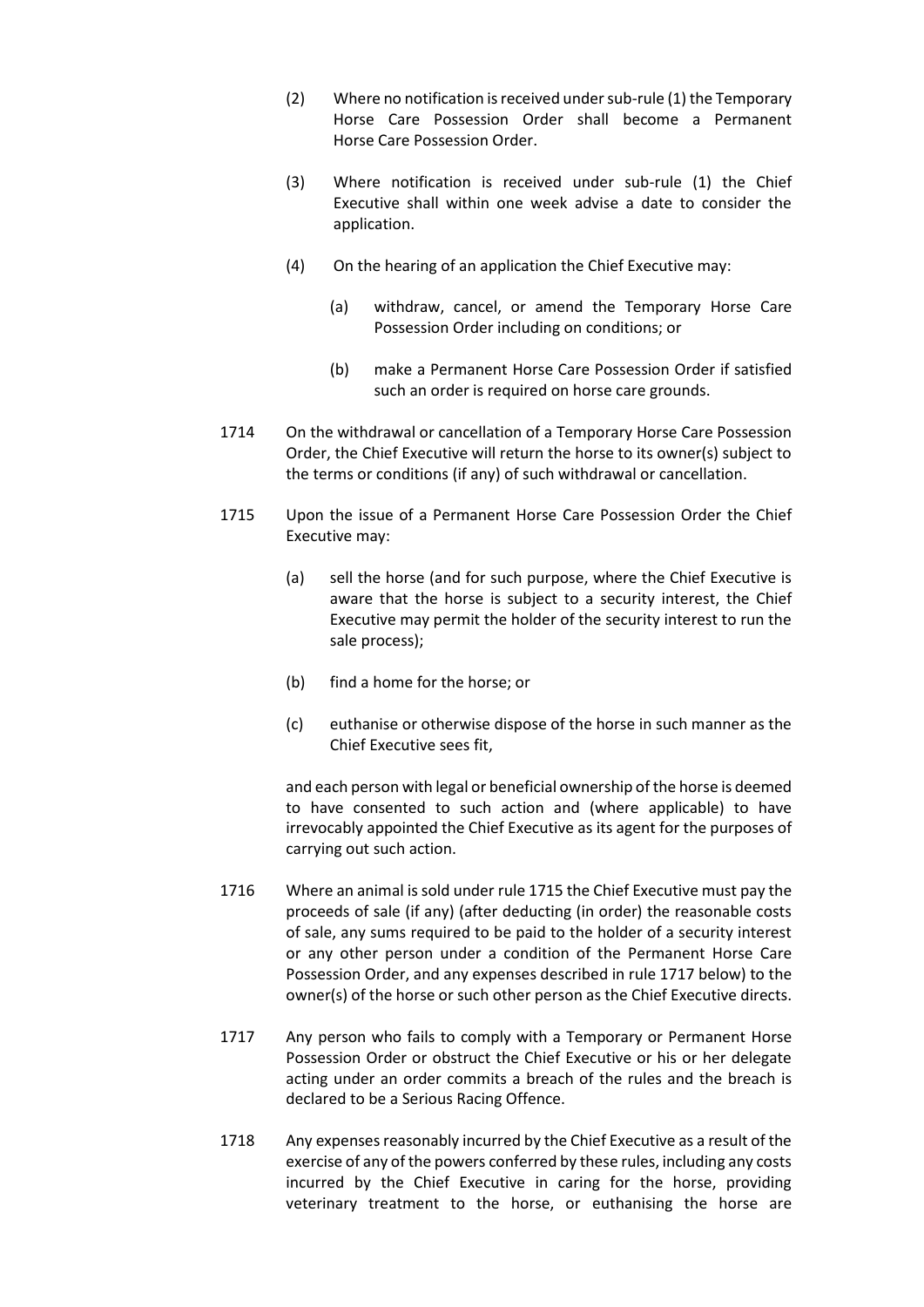recoverable from the owner(s) of the horse or such other person as the Chief Executive directs. Such costs shall be declared to be arrears under these rules.

- 1719 The Horse Care Regulations may direct:
	- (a) The information that must be included in a Temporary or Permanent Horse Possession Order.
	- (b) On whom a Temporary or Permanent Horse Possession Order must be served.
	- (c) The procedure for a person issued with a Temporary Horse Possession Order, or who has a direct interest in the horse, to have the Order withdrawn, cancelled, or amended.
	- (d) Any other matter relating to a Temporary or Permanent Horse Possession Order the Board considers appropriate.

#### **General Provisions**

- 1720 A breach of the Horse Care Regulations is declared to be a Serious Racing Offence except where the expressed otherwise.
- 1721 An application to withdraw, cancel or amend a Horse Care Compliance Notice or a Temporary Horse Care Possession Order shall not operate as a stay of such Notice or Order.
- 1722 For the avoidance of doubt:
	- (a) Horse Care Compliance Notices and Temporary and Permanent Horse Care Possession Orders may be issued at any time notwithstanding any related filing of an information or bringing of proceedings before a Tribunal; and
	- (b) Information's may be filed and proceedings may be brought before a Tribunal at any time in respect of any alleged breach of the Horse Care Regulations irrespective of whether or not a Horse Care Compliance Notice or Temporary or Permanent Horse Possession Order has been issued.
- 1723 Nothing in this Part of the rules requires a person to keep a horse alive when it is suffering unreasonable or unnecessary pain or distress.
- 1724 Nothing in this Part of the rules limits or supersedes any other obligations imposed at law, including (but not limited to) under the Animal Welfare Act 1999 or any successor or related legislation.
- 1725 HRNZ, nor a Club, a Stipendiary Steward, an Racing Investigator, a Tribunal, or any person authorised by any of them to act under these rules, nor any employee nor agent of any of them, shall be liable for damages to the owner or lessee (as the case may be), trainer, racing manager, or accountable person of a horse or to any other person subject to these rules at any time when the alleged cause of action arose by